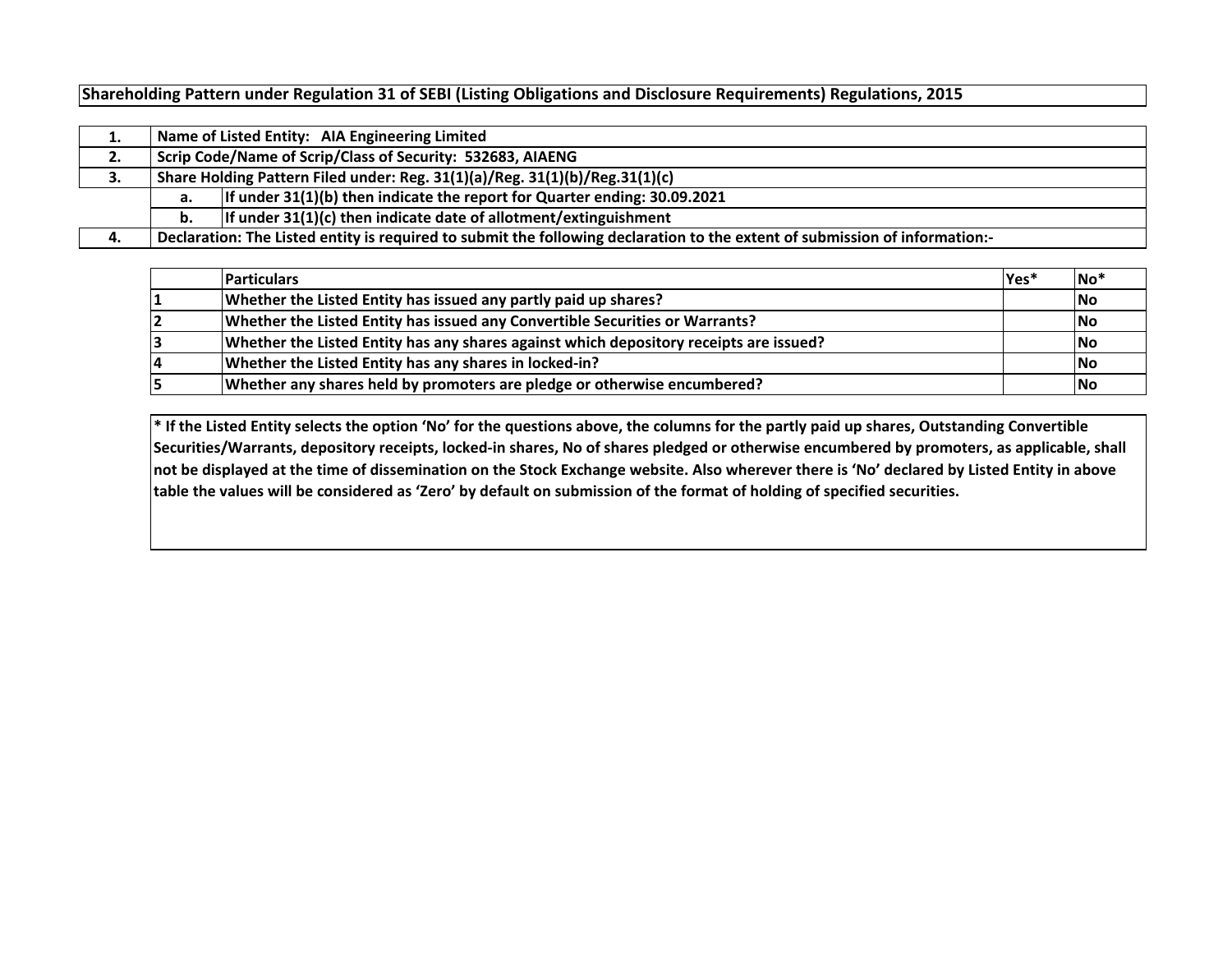|      |                                      |                  |                              |        |                         |                        |                                               | <b>AIA Engineering Limited</b>                              |                                |                                            |                     |                            |                                                                      |         |               |                                       |                                                              |                   |
|------|--------------------------------------|------------------|------------------------------|--------|-------------------------|------------------------|-----------------------------------------------|-------------------------------------------------------------|--------------------------------|--------------------------------------------|---------------------|----------------------------|----------------------------------------------------------------------|---------|---------------|---------------------------------------|--------------------------------------------------------------|-------------------|
|      |                                      |                  |                              |        |                         |                        |                                               | Table I - Summary Statement holding of specified securities |                                |                                            |                     |                            |                                                                      |         |               |                                       |                                                              |                   |
|      |                                      |                  |                              |        |                         |                        |                                               |                                                             |                                |                                            |                     |                            |                                                                      |         |               |                                       |                                                              |                   |
|      |                                      |                  |                              | No. of | No. of                  |                        | Sharehold<br>ing as a %<br>of total<br>no. of | of securities                                               |                                | Number of Voting Rights held in each class |                     | Underlying                 | Shareholding, as<br>No. of Shares a % assuming full<br>conversion of | shares  |               | <b>Number of Shares</b><br>encumbered | Number of Locked in pledged or otherwise Number<br>of equity |                   |
|      |                                      |                  | No. of<br>fully paid paid-up | Partly | shares<br>underlyin     |                        | shares                                        |                                                             | (calculate No of Voting Rights |                                            |                     | Outstanding<br>convertible | convertible<br>securities (as a                                      |         | As a % of     |                                       | As a % of                                                    | shares<br>held in |
|      |                                      | Nos. of          | up equity equity             |        |                         | Total nos. d as per    |                                               |                                                             |                                |                                            | Total as a          | securities                 | percentage of                                                        |         | total         |                                       | total                                                        | demateri          |
|      |                                      | sharehold shares |                              | shares | <b>Depositor</b> shares |                        | SCRR,                                         | Class eg:                                                   |                                |                                            | % of                | including                  | diluted share                                                        |         | <b>Shares</b> |                                       | <b>Shares</b>                                                | alised            |
|      | Category Category of shareholder     | ers              | held                         | held   | y Receipts held         |                        | 1957)                                         |                                                             | Class eg: y Total              |                                            | $(A+B+C)$           | Warrants)                  | capital)                                                             | No. (a) | held(b)       | No. (a)                               | held(b)                                                      | form              |
|      |                                      |                  |                              |        |                         | $(VII) =$<br>(IV)+(V)+ | (VIII) As a<br>% of                           |                                                             |                                |                                            |                     |                            | (XI)= (VII)+(X) As a                                                 |         |               |                                       |                                                              |                   |
|      |                                      | (III)            | (IV)                         | (V)    | (VI)                    | (VI)                   | $(A+B+C2)$                                    |                                                             |                                | (IX)                                       |                     | (X)                        | % of (A+B+C2)                                                        | (XII)   |               |                                       | (XIII)                                                       | (XIV)             |
| (A)  | <b>Promoter &amp; Promoter Group</b> |                  | 55148921 0                   |        |                         | 55148921 58.4698       |                                               | 55148921 0                                                  |                                | 55148921 58.4698                           |                     |                            | 58.4698                                                              |         | 0.0000        |                                       | 0.0000                                                       | 55148921          |
| (B)  | <b>Public</b>                        | 21677            | 39171449 0                   |        |                         | 39171449 41.5302       |                                               | 39171449 0                                                  |                                | 39171449 41.5302                           |                     |                            | 41.5302                                                              |         | 0.0000        | <b>NA</b>                             | <b>NA</b>                                                    | 39171319          |
| (C)  | Non Promoter - Non Public            |                  |                              |        |                         |                        |                                               |                                                             |                                |                                            |                     |                            |                                                                      |         | 0.0000        | <b>NA</b>                             | <b>NA</b>                                                    |                   |
| (C1) | <b>Shares Underlying DRs</b>         |                  |                              |        |                         |                        | 0.0000                                        |                                                             |                                |                                            | 0.0000              |                            | 0.0000                                                               |         | 0.0000        | <b>NA</b>                             | <b>NA</b>                                                    |                   |
| (C2) | <b>Shares Held By Employee Trust</b> |                  |                              |        |                         |                        | 0.0000                                        |                                                             |                                |                                            | 0.0000              |                            | 0.0000                                                               |         | 0.0000        | <b>NA</b>                             | <b>NA</b>                                                    |                   |
|      | Total                                | 21681            | 94320370 0                   |        |                         |                        |                                               | 94320370 100.0000 94320370 0                                |                                |                                            | 94320370 100.0000 0 |                            | 100.0000                                                             |         | 0.0000        |                                       | 0.0000                                                       | 94320240          |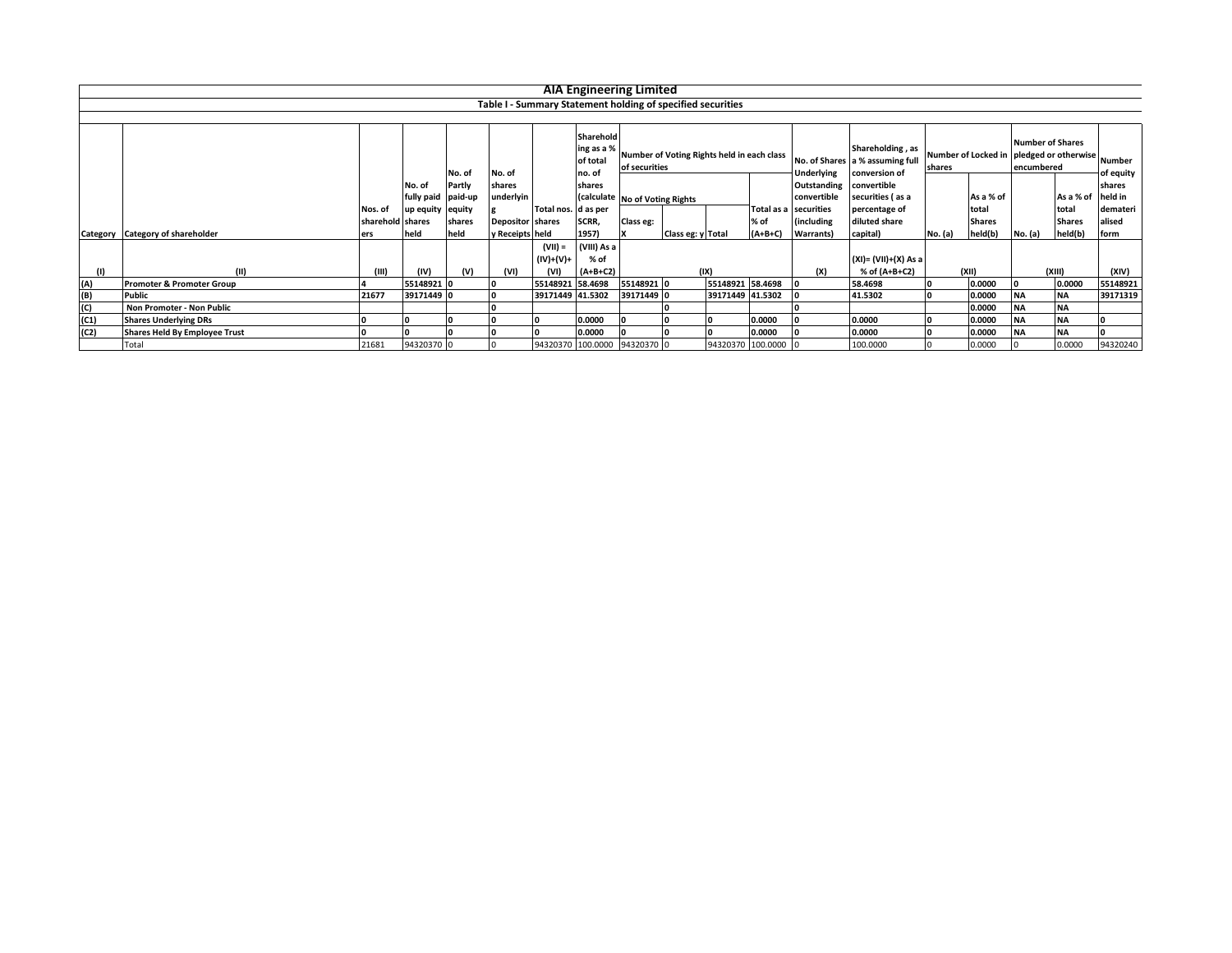|                   | Category & Name of the shareholders                          | <b>Entity Type</b> | PAN        | Nos. of                      | No. of           | Partly | No. of           | Total nos.       | Shareholding Number of Voting Rights held in each class |                             |          |                  |                   | No. of        | Shareholding,                                    |               | Number of Locked in Number of Shares |                                |           | <b>Number</b> |
|-------------------|--------------------------------------------------------------|--------------------|------------|------------------------------|------------------|--------|------------------|------------------|---------------------------------------------------------|-----------------------------|----------|------------------|-------------------|---------------|--------------------------------------------------|---------------|--------------------------------------|--------------------------------|-----------|---------------|
|                   |                                                              |                    |            | sharehold fully paid paid-up |                  |        | shares           | shares           | % calculated                                            | of securities               |          |                  |                   | <b>Shares</b> | as a %                                           | shares        |                                      | pledged or otherwise of equity |           |               |
|                   |                                                              |                    |            | ers                          | up equity equity |        | underlyin held   |                  | as per SCRR,                                            |                             |          |                  |                   | Underlying    | assuming full                                    |               |                                      | encumbered                     |           | shares        |
|                   |                                                              |                    |            |                              | shares           | shares | <b>Depositor</b> |                  | 1957 As a %                                             |                             |          |                  |                   | Outstanding   | conversion of                                    |               |                                      |                                |           | held in       |
|                   |                                                              |                    |            |                              | held             | held   |                  |                  | of $(A+B+C2)$                                           | <b>No of Voting Rights</b>  |          |                  | Total as a        | convertible   | convertible<br>securities (as a<br>percentage of | No. (a)       | As a % of No. (a)                    |                                | As a % of | demateri      |
|                   |                                                              |                    |            |                              |                  |        | y Receipts       |                  |                                                         |                             |          |                  | % of<br>$(A+B+C)$ | securities    |                                                  |               | total                                |                                | total     | alised        |
|                   |                                                              |                    |            |                              |                  |        |                  |                  |                                                         | Class eg: Class eg: y Total |          | including        |                   |               |                                                  | <b>Shares</b> |                                      | <b>Shares</b>                  | form      |               |
|                   |                                                              |                    |            |                              |                  |        |                  |                  |                                                         |                             |          |                  |                   | Warrants)     | diluted share                                    |               | held(b)                              |                                | held(b)   |               |
|                   |                                                              |                    |            |                              |                  |        |                  |                  |                                                         |                             |          |                  |                   |               | capital)                                         |               |                                      |                                |           |               |
|                   |                                                              |                    |            |                              |                  |        |                  |                  |                                                         |                             |          |                  |                   |               |                                                  |               |                                      |                                |           |               |
|                   | (1)                                                          |                    | (II)       | (III)                        | (IV)             | (V)    | (VI)             | $(VII) =$        | (VIII) As a %                                           |                             | (IX)     |                  |                   | (X)           | $(XI) = (VII)+(X)$                               |               | (XII)                                |                                |           | (XIV)         |
|                   |                                                              |                    |            |                              |                  |        |                  |                  | $(IV)+(V)+$ of $(A+B+C2)$                               |                             |          |                  |                   |               | As a % of                                        |               |                                      | (XIII)                         |           |               |
|                   |                                                              |                    |            |                              |                  |        |                  | (VI)             |                                                         |                             |          |                  |                   |               | $(A+B+C2)$                                       |               |                                      |                                |           |               |
|                   | Indian                                                       |                    |            |                              |                  |        |                  |                  |                                                         |                             |          |                  |                   |               |                                                  |               |                                      |                                |           |               |
| (a)               | Individuals / Hindu Undivided Family                         |                    |            |                              | 55148921 0       |        |                  | 55148921 58.4698 |                                                         | 55148921                    |          | 55148921 58.4698 |                   |               | 58.4698                                          | I٥            | 0.0000                               |                                | 0.0000    | 55148921      |
|                   | Bhadresh Kantilal Shah                                       | Promoters          | ANFPS7040G |                              | 55128901         |        |                  | 55128901         | 58.4486                                                 | 55128901                    |          | 55128901         | 58.4486           |               | 58.4486                                          | 0             | 0.0000                               |                                | 0.0000    | 55128901      |
|                   | Khushali Bhadreshbhai Shah                                   | Promoters          | AFGPS2913H |                              | 10010            |        |                  | 10010            | 0.0106                                                  | 10010                       |          | 10010            | 0.0106            |               | 0.0106                                           | 0             | 0.0000                               |                                | 0.0000    | 10010         |
|                   | Bhumika Shvamal Shodhan                                      | Promoters          | AFGPS2824F |                              | 10005            |        |                  | 10005            | 0.0106                                                  | 10005                       |          | 10005            | 0.0106            |               | 0.0106                                           | $\Omega$      | 0.0000                               |                                | 0.0000    | 10005         |
|                   | Gita Bhadresh Shah                                           | Promoters          | ANEPS5859E |                              |                  |        |                  |                  | 0.0000                                                  |                             |          |                  | 0.0000            |               | 0.0000                                           | $\Omega$      | 0.0000                               |                                | 0.0000    |               |
| (b)               | Central Government / State Government(s)                     |                    |            |                              |                  |        |                  |                  | 0.0000                                                  |                             | I۵       |                  | 0.0000            |               | 0.0000                                           | o             | 0.0000                               |                                | 0.0000    |               |
| (c)               | <b>Financial Institutions / Banks</b>                        |                    |            |                              |                  |        |                  |                  | 0.0000                                                  |                             | I۵       |                  | 0.0000            |               | 0.0000                                           | lo.           | 0.0000                               |                                | 0.0000    |               |
| (d)               | Any Other (Specify)                                          |                    |            |                              |                  |        |                  |                  | 0.0000                                                  |                             |          |                  | 0.0000            |               | 0.0000                                           | O             | 0.0000                               |                                | 0.0000    |               |
|                   | Sub Total (A)(1)                                             |                    |            |                              | 55148921 0       |        |                  | 55148921         | 58.4698                                                 | 55148921                    |          | 55148921         | 58.4698           |               | 58.4698                                          | 0             | 0.0000                               |                                | 0.0000    | 55148921      |
|                   | Foreign                                                      |                    |            |                              |                  |        |                  |                  |                                                         |                             |          |                  |                   |               |                                                  |               |                                      |                                |           |               |
| (a)               | Individuals (Non-Resident Individuals / Foreign Individuals) |                    |            | ın                           |                  |        |                  |                  | 0.0000                                                  |                             | $\Omega$ | n                | 0.0000            |               | 0.0000                                           | I٥            | 0.0000                               |                                | 0.0000    |               |
|                   |                                                              |                    |            |                              |                  |        |                  |                  |                                                         |                             |          |                  |                   |               |                                                  |               |                                      |                                |           |               |
| (b)               | Government                                                   |                    |            |                              |                  |        |                  |                  | 0.0000                                                  |                             | ١o       | n                | 0.0000            |               | 0.0000                                           | lo.           | 0.0000                               |                                | 0.0000    |               |
|                   | <b>Institutions</b>                                          |                    |            |                              |                  |        |                  |                  | 0.0000                                                  |                             | l n      |                  | 0.0000            |               | 0.0000                                           | 0             | 0.0000                               |                                | 0.0000    |               |
|                   | <b>Foreign Portfolio Investor</b>                            |                    |            |                              |                  |        |                  |                  | 0.0000                                                  |                             | l n      |                  | 0.0000            |               | 0.0000                                           | O             | 0.0000                               |                                | 0.0000    |               |
| (c)<br>(d)<br>(e) | Any Other (Specify)                                          |                    |            |                              |                  |        |                  |                  | 0.0000                                                  |                             | l n      |                  | 0.0000            |               | 0.0000                                           | I٥            | 0.0000                               |                                | 0.0000    |               |
|                   | Sub Total (A)(2)                                             |                    |            |                              |                  |        |                  |                  | 0.0000                                                  |                             |          |                  | 0.0000            |               | 0.0000                                           | I٥            | 0.0000                               |                                | 0.0000    |               |
|                   | Total Shareholding Of Promoter And Promoter Group (A)=       |                    |            |                              | 55148921 0       |        |                  | 55148921 58.4698 |                                                         | 55148921 0                  |          | 55148921 58.4698 |                   |               | 58.4698                                          | 0             | 0.0000                               |                                | 0.0000    | 55148921      |
|                   | $(A)(1)+(A)(2)$                                              |                    |            |                              |                  |        |                  |                  |                                                         |                             |          |                  |                   |               |                                                  |               |                                      |                                |           |               |

**AIA Engineering Limited Table II - Statement showing shareholding pattern of the Promoter and Promoter Group**

**Details of Shares which remain unclaimed may be given hear along with details such as number of shareholders, outstanding shares held in demat/unclaimed suspense account, voting rights which are frozen etc.**

**Note :**

(1) PAN would not be displayed on website of Stock Exchange(s)<br>(2) The term 'Encumbrance' has the same meaning as assigned under regulation 28(3) of SEBI (Substantial Acquisition of Shares and Takeovers) Regulations, 2011.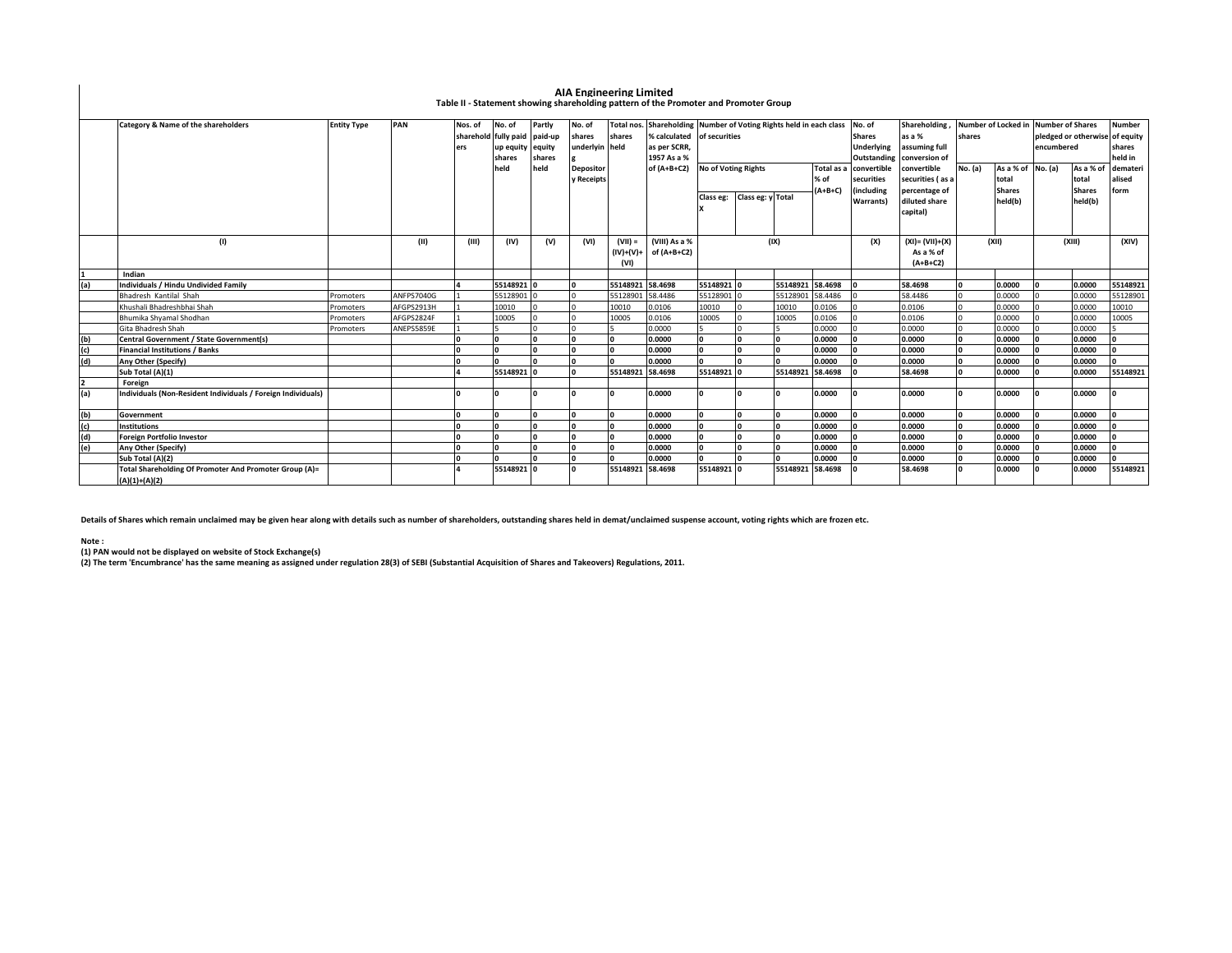|     | <b>AIA Engineering Limited</b>                                                             |            |                             |                                                      |                             |                                                          |                                  |                                                                                |                                                          |           |              |                            |                                                                  |                                                                                  |          |                                      |                                                               |                                      |                                                        |
|-----|--------------------------------------------------------------------------------------------|------------|-----------------------------|------------------------------------------------------|-----------------------------|----------------------------------------------------------|----------------------------------|--------------------------------------------------------------------------------|----------------------------------------------------------|-----------|--------------|----------------------------|------------------------------------------------------------------|----------------------------------------------------------------------------------|----------|--------------------------------------|---------------------------------------------------------------|--------------------------------------|--------------------------------------------------------|
|     | Table III - Statement showing shareholding pattern of the Public shareholder               |            |                             |                                                      |                             |                                                          |                                  |                                                                                |                                                          |           |              |                            |                                                                  |                                                                                  |          |                                      |                                                               |                                      |                                                        |
|     | Category & Name of the shareholders                                                        |            | Nos. of<br>sharehold<br>ers | No. of fully paid Partly<br>up equity<br>shares held | paid-up<br>equity<br>shares | No. of<br>shares<br>underlyin<br>Depositor<br>y Receipts | <b>Total nos. shares</b><br>held | Shareholding %<br>calculated as per<br><b>SCRR, 1957 As a</b><br>% of (A+B+C2) | Number of Voting Rights held in each class of securities |           |              |                            | No. of Shares<br><b>Underlying</b><br>Outstanding<br>convertible | Shareholding, as a %<br>assuming full<br>conversion of<br>convertible securities | shares   | <b>Number of Locked in</b>           | <b>Number of Shares</b><br>pledged or otherwise<br>encumbered |                                      | Number of<br>equity shares<br>eld in<br>lematerialised |
|     |                                                                                            |            |                             |                                                      | held                        |                                                          |                                  |                                                                                | No of Voting Rights                                      |           |              | Total as a %<br>of (A+B+C) | securities<br>(including                                         | as a percentage of<br>diluted share capital)                                     | No. (a)  | As a % of<br>total Shares<br>held(b) | No. (a)                                                       | As a % of<br>total Shares<br>held(b) | form                                                   |
|     |                                                                                            |            |                             |                                                      |                             |                                                          |                                  |                                                                                | Class eg: X                                              | Class eg: | <b>Total</b> |                            | Warrants)                                                        |                                                                                  |          |                                      |                                                               |                                      |                                                        |
|     | (1)                                                                                        | (II)       | (III)                       | (IV)                                                 | (V)                         | (VI)                                                     | $(VII) = (IV)+(V)+$<br>(VI)      | (VIII) As a % of<br>$(A+B+C2)$                                                 |                                                          |           | (IX)         |                            | (X)                                                              | (XI)= (VII)+(X) As a % of<br>$(A+B+C2)$                                          |          | (XII)                                |                                                               | (XIII)                               | (XIV)                                                  |
|     | Institutions                                                                               |            |                             |                                                      |                             |                                                          |                                  |                                                                                |                                                          |           |              |                            |                                                                  |                                                                                  |          |                                      |                                                               |                                      |                                                        |
| (a) | <b>Mutual Fund</b>                                                                         |            | 23                          | 15940829                                             |                             | ١o                                                       | 15940829                         | 16.9007                                                                        | 15940829                                                 |           | 15940829     | 16.9007                    |                                                                  | 16.9007                                                                          |          | 0.0000                               | <b>NA</b>                                                     | <b>NA</b>                            | 15940829                                               |
|     | Sbi Equity Hybrid Fund                                                                     | AABTS6407Q |                             | 3518447                                              |                             |                                                          | 3518447                          | 3.7303                                                                         | 3518447                                                  |           | 3518447      | 3.7303                     |                                                                  | 3.7303                                                                           |          | 0,000.                               | <b>NA</b>                                                     | <b>NA</b>                            | 3518447                                                |
|     | Hdfc Trustee Company Ltd - A/C Hdfc Mid - Capopportunities Fund                            | AAATH1809A |                             | 2501264                                              |                             |                                                          | 2501264                          | 2.6519                                                                         | 2501264                                                  |           | 2501264      | 2.6519                     |                                                                  | 2.6519                                                                           |          | 0.0000                               | <b>NA</b>                                                     | <b>NA</b>                            | 2501264                                                |
|     | Dsp Midcap Fund                                                                            | AAAJD0430B |                             | 2125041                                              |                             |                                                          | 2125041                          | 2.2530                                                                         | 2125041                                                  |           | 2125041      | 2.2530                     |                                                                  | 2.2530                                                                           |          | 0.0000                               | <b>NA</b>                                                     | NA                                   | 2125041                                                |
|     | Kotak Flexicap Fund                                                                        | AAATK4475F |                             | 1803216                                              |                             | I٥                                                       | 1803216                          | 1.9118                                                                         | 1803216                                                  | I٥.       | 1803216      | 1.9118                     |                                                                  | 1.9118                                                                           |          | 0.0000                               | <b>NA</b>                                                     | <b>NA</b>                            | 1803216                                                |
|     | Invesco Trustee Private Limited - A/C Invesco India Equity & Bond Fund                     | AAATL5351M |                             | 1217049                                              |                             | I٥                                                       | 1217049                          | 1.2903                                                                         | 1217049                                                  | I٥        | 1217049      | 1.2903                     |                                                                  | 1.2903                                                                           |          | 0.0000                               | <b>NA</b>                                                     | NA                                   | 1217049                                                |
| (b) | <b>Venture Capital Funds</b>                                                               |            |                             |                                                      | ١n                          | ١n                                                       |                                  | 0.0000                                                                         |                                                          | ١n        |              | 0.0000                     |                                                                  | 0.0000                                                                           |          | 0.0000                               | <b>NA</b>                                                     | <b>NA</b>                            | $\Omega$                                               |
| (c) | <b>Alternate Investment Funds</b>                                                          |            |                             | 168000                                               |                             | ١o                                                       | 168000                           | 0.1781                                                                         | 168000                                                   | l٥        | 168000       | 0.1781                     |                                                                  | 0.1781                                                                           |          | 0.0000                               | <b>NA</b>                                                     | <b>NA</b>                            | 168000                                                 |
| (d) | <b>Foreign Venture Capital Investors</b>                                                   |            |                             |                                                      |                             | ١o                                                       |                                  | 0.0000                                                                         |                                                          |           |              | 0.0000                     |                                                                  | 0.0000                                                                           |          | 0.0000                               | <b>NA</b>                                                     | <b>NA</b>                            |                                                        |
| (e) | <b>Foreign Portfolio Investor</b>                                                          |            | 126                         | 18046579                                             |                             | ١n                                                       | 18046579                         | 19.1333                                                                        | 18046579                                                 | ١o        | 18046579     | 19.1333                    |                                                                  | 19.1333                                                                          |          | 0.0000                               | <b>NA</b>                                                     | <b>NA</b>                            | 18046579                                               |
|     | Nalanda India Equity Fund Limited                                                          | AADCN6131F |                             | 9127809                                              |                             |                                                          | 9127809                          | 9.6775                                                                         | 9127809                                                  |           | 9127809      | 9.6775                     |                                                                  | 9.6775                                                                           |          | 0.0000                               | <b>NA</b>                                                     | NA                                   | 9127809                                                |
|     | Invesco Oppenheimer International Small-Mid Company Fund                                   | AAATO0456A |                             | 1760405                                              |                             |                                                          | 1760405                          | 1.8664                                                                         | 1760405                                                  | In.       | 1760405      | 1.8664                     |                                                                  | 1.8664                                                                           |          | 0.0000                               | <b>NA</b>                                                     | <b>NA</b>                            | 1760405                                                |
| (f) | <b>Financial Institutions / Banks</b>                                                      |            |                             | 112                                                  |                             | n                                                        | 112                              | 0.0001                                                                         | 112                                                      | In        | 112          | 0.0001                     |                                                                  | 0.0001                                                                           |          | 0.0000                               | <b>NA</b>                                                     | <b>NA</b>                            | 112                                                    |
| (g) | <b>Insurance Companies</b>                                                                 |            |                             | 2239528                                              |                             | ١n                                                       | 2239528                          | 2.3744                                                                         | 2239528                                                  | ١o        | 2239528      | 2.3744                     |                                                                  | 2.3744                                                                           |          | 0.0000                               | <b>NA</b>                                                     | <b>NA</b>                            | 2239528                                                |
|     | Tata Aia Life Insurance Co Ltd-Whole Life Mid Cap Equity Fund-Ulif 009<br>04/01/07 Wle 110 | AABCT3784C |                             | 1060545                                              |                             |                                                          | 1060545                          | 1.1244                                                                         | 1060545                                                  |           | 1060545      | 1.1244                     |                                                                  | 1.1244                                                                           |          | 0.0000                               | <b>NA</b>                                                     | <b>NA</b>                            | 1060545                                                |
| (h) | <b>Provident Funds/ Pension Funds</b>                                                      |            |                             |                                                      |                             |                                                          |                                  | 0.0000                                                                         |                                                          |           |              | 0.0000                     |                                                                  | 0.0000                                                                           |          | 0.0000                               | <b>NA</b>                                                     | <b>NA</b>                            | ١o                                                     |
| (i) | Any Other (Specify)                                                                        |            |                             |                                                      |                             |                                                          |                                  | 0.0000                                                                         |                                                          |           |              | 0.0000                     |                                                                  | 0.0000                                                                           |          | 0.0000                               | <b>NA</b>                                                     | <b>NA</b>                            |                                                        |
|     | Sub Total (B)(1)                                                                           |            | 158                         | 36395048                                             |                             |                                                          | 36395048                         | 38.5866                                                                        | 36395048                                                 |           | 36395048     | 38.5866                    |                                                                  | 38.5866                                                                          |          | 0.0000                               | <b>NA</b>                                                     | NA                                   | 36395048                                               |
|     | Central Government/ State Government(s)/ President of India                                |            |                             |                                                      |                             |                                                          |                                  |                                                                                |                                                          |           |              |                            |                                                                  |                                                                                  |          |                                      |                                                               |                                      |                                                        |
|     | Central Government / State Government(s)                                                   |            |                             | 287729                                               |                             | ۱n                                                       | 287729                           | 0.3051                                                                         | 287729                                                   | I٥        | 287729       | 0.3051                     |                                                                  | 0.3051                                                                           |          | 0.0000                               | <b>NA</b>                                                     | <b>NA</b>                            | 287729                                                 |
|     | Sub Total (B)(2)                                                                           |            |                             | 287729                                               |                             |                                                          | 287729                           | 0.3051                                                                         | 287729                                                   | I٥        | 287729       | 0.3051                     |                                                                  | 0.3051                                                                           | $\Omega$ | 0.0000                               | <b>NA</b>                                                     | <b>NA</b>                            | 287729                                                 |
|     | <b>Non-Institutions</b>                                                                    |            |                             |                                                      |                             |                                                          |                                  |                                                                                |                                                          |           |              |                            |                                                                  |                                                                                  |          |                                      |                                                               |                                      |                                                        |
| (a) | Individuals                                                                                |            |                             |                                                      |                             |                                                          |                                  |                                                                                |                                                          |           |              |                            |                                                                  |                                                                                  |          |                                      | NA                                                            | <b>NA</b>                            |                                                        |
|     | i. Individual shareholders holding nominal share capital up to Rs. 2 lakhs.                |            | 19868                       | 1903022                                              |                             |                                                          | 1903022                          | 2.0176                                                                         | 1903022                                                  | I٥        | 1903022      | 2.0176                     |                                                                  | 2.0176                                                                           |          | 0.0000                               | <b>NA</b>                                                     | <b>NA</b>                            | 1902892                                                |
|     | ii. Individual shareholders holding nominal share capital in excess of Rs. 2<br>lakhs      |            |                             | 150400                                               | ١n                          |                                                          | 150400                           | 0.1595                                                                         | 150400                                                   | ١o        | 150400       | 0.1595                     |                                                                  | 0.1595                                                                           |          | 0.0000                               | <b>NA</b>                                                     | <b>NA</b>                            | 150400                                                 |
| (b) | <b>NBFCs registered with RBI</b>                                                           |            | $\overline{a}$              | 15000                                                | I٥                          |                                                          | 15000                            | 0.0159                                                                         | 15000                                                    | ١o        | 15000        | 0.0159                     |                                                                  | 0.0159                                                                           | $\Omega$ | 0.0000                               | <b>NA</b>                                                     | <b>NA</b>                            | 15000                                                  |
|     | <b>Trust Employee</b>                                                                      |            | n                           |                                                      | ln.                         | In.                                                      |                                  | 0.0000                                                                         |                                                          | ١o        |              | 0.0000                     |                                                                  | 0.0000                                                                           | $\Omega$ | 0.0000                               | <b>NA</b>                                                     | <b>NA</b>                            | $\overline{0}$                                         |
| (d) | <b>Overseas Depositories(holding DRs) (balancing figure)</b>                               |            |                             |                                                      | ١n                          |                                                          |                                  | 0.0000                                                                         | ١o                                                       | I٥        |              | 0.0000                     |                                                                  | 0.0000                                                                           | ١n       | 0.0000                               | <b>NA</b>                                                     | <b>NA</b>                            | $\Omega$                                               |
| (c) | Any Other (Specify)                                                                        |            | 1643                        | 420250                                               |                             |                                                          | 420250                           | 0.4456                                                                         | 420250                                                   | l o       | 420250       | 0.4456                     |                                                                  | 0.4456                                                                           |          | 0.0000                               | <b>NA</b>                                                     | <b>NA</b>                            | 420250                                                 |
|     | <b>IEPF</b>                                                                                |            |                             | 1466                                                 |                             |                                                          | 1466                             | 0.0016                                                                         | 1466                                                     | l n       | 1466         | 0.0016                     |                                                                  | 0.0016                                                                           |          | 0.0000                               | <b>NA</b>                                                     | <b>NA</b>                            | 1466                                                   |
|     | <b>Trusts</b>                                                                              |            |                             | 2554                                                 |                             |                                                          | 2554                             | 0.0027                                                                         | 2554                                                     | ١o        | 2554         | 0.0027                     |                                                                  | 0.0027                                                                           |          | 0.0000                               | <b>NA</b>                                                     | <b>NA</b>                            | 2554                                                   |
|     | <b>Hindu Undivided Family</b>                                                              |            | 504                         | 92559                                                |                             |                                                          | 92559                            | 0.0981                                                                         | 92559                                                    | ١o        | 92559        | 0.0981                     |                                                                  | 0.0981                                                                           |          | 0.0000                               | <b>NA</b>                                                     | <b>NA</b>                            | 92559                                                  |
|     | Non Resident Indians (Non Repat)                                                           |            | 268                         | 58808                                                |                             |                                                          | 58808                            | 0.0623                                                                         | 58808                                                    | l٥        | 58808        | 0.0623                     |                                                                  | 0.0623                                                                           |          | 0.0000                               | <b>NA</b>                                                     | <b>NA</b>                            | 58808                                                  |
|     | Non Resident Indians (Repat)                                                               |            | 523                         | 69018                                                |                             |                                                          | 69018                            | 0.0732                                                                         | 69018                                                    | In        | 69018        | 0.0732                     |                                                                  | 0.0732                                                                           |          | 0.0000                               | <b>NA</b>                                                     | <b>NA</b>                            | 69018                                                  |
|     | <b>Body Corp-Ltd Liability Partnership</b>                                                 |            | 23                          | 16979                                                |                             |                                                          | 16979                            | 0.0180                                                                         | 16979                                                    |           | 16979        | 0.0180                     |                                                                  | 0.0180                                                                           |          | 0.0000                               | <b>NA</b>                                                     | <b>NA</b>                            | 16979                                                  |
|     | <b>Clearing Member</b>                                                                     |            | 52                          | 12692                                                | n                           | ١o                                                       | 12692                            | 0.0135                                                                         | 12692                                                    | ١o        | 12692        | 0.0135                     |                                                                  | 0.0135                                                                           |          | 0.0000                               | <b>NA</b>                                                     | <b>NA</b>                            | 12692                                                  |
|     | <b>Bodies Corporate</b>                                                                    |            | 267                         | 166174                                               | ١n                          | ١n                                                       | 166174                           | 0.1762                                                                         | 166174                                                   | ۱n        | 166174       | 0.1762                     | ١o                                                               | 0.1762                                                                           | l٥       | 0.0000                               | <b>NA</b>                                                     | <b>NA</b>                            | 166174                                                 |
|     | Sub Total (B)(3)                                                                           |            | 21516                       | 2488672                                              |                             |                                                          | 2488672                          | 2.6385                                                                         | 2488672                                                  |           | 2488672      | 2.6385                     |                                                                  | 2.6385                                                                           |          | 0.0000                               | <b>NA</b>                                                     | NA                                   | 2488542                                                |
|     | Total Public Shareholding (B)= (B)(1)+(B)(2)+(B)(3)                                        |            | 21677                       | 39171449                                             |                             |                                                          | 39171449                         | 41.5302                                                                        | 39171449                                                 | ۱n        | 39171449     | 41.5302                    |                                                                  | 41.5302                                                                          |          | 0.0000                               | <b>NA</b>                                                     | <b>NA</b>                            | 39171319                                               |

**Details of the shareholders acting as persons in Concert including their Shareholding (No. and %): No. of shareholders No. of Shares**

Details of Shares which remain unclaimed may be given hear along with details such as number of shareholders, outstanding shares held in demat/unclaimed suspense account, voting rights which are frozen etc.

**Note :**

**(1) PAN would not be displayed on website of Stock Exchange(s).** 

(2) The above format needs to disclose name of all holders holding more than 1% of total number of shares<br>(3) W.r.t. the information pertaining to Depository Receipts, the same may be disclosed in the respective columns to